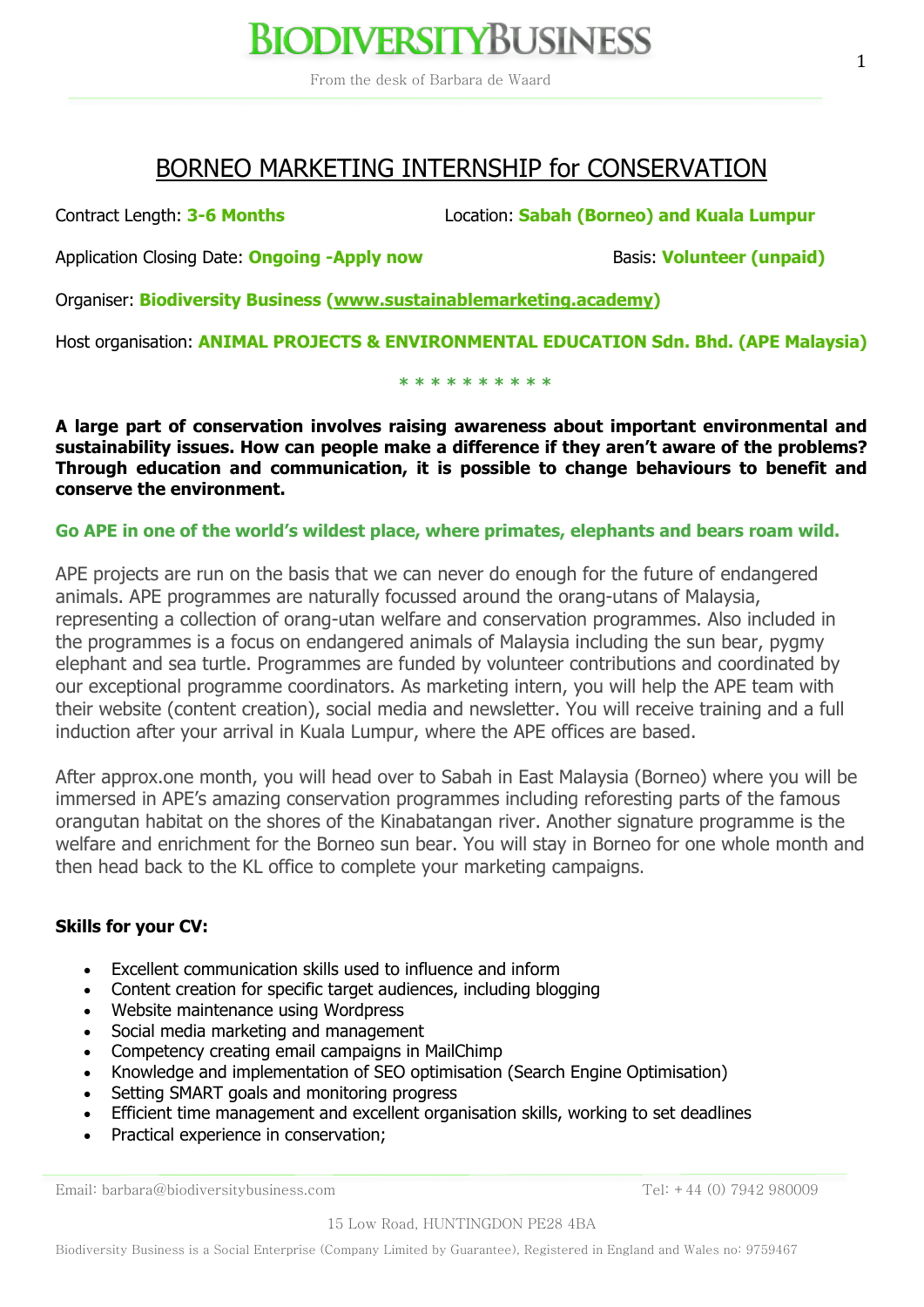# **BIODIVERSITYBUSINESS**

From the desk of Barbara de Waard

#### **Benefits**

- One round trip Kuala Lumpur Sandakan Kuala Lumpur
- Accommodation at the project sites in Borneo including all meals and transfers
- Shared apartment in the centre of Kuala Lumpur during your stay there, plus share of communal food and free wifi in the flat.
- 1 day off per week, plus a block of 4 days off each month during your internship. You might as well see some of the fantastic sights Malaysia has to offer while you're here.
- Option to extend your internship for another 3 months depending on performance
- Written reference letter upon completion of internship. We'll do our best to help you land your dream job

#### **What we need from you**

To apply for this role, you'll need to meet a few requirements and be committed and passionate to learning about conservation marketing. Find out a bit more about the role itself by reading about the duties you'll be completing throughout the internship.

#### **Requirements**

- Strong interest in conservation and acquiring professional marketing skills
- Highly organised and ability to work to a schedule
- Team player but also comfortable working independently
- Efficient time management skills and ability to work to deadlines
- Good attention to detail
- Flexible and adaptable. Ability to use initiative
- IT competency and use of own laptop for the internship
- Good level of English, verbal and written

#### **Key duties and responsibilities**

- Maintain and develop the APE Malaysia website, including writing blog posts, and optimising SEO (search engine optimisation)
- Create exciting content for email communications, producing monthly newsletters using MailChimp
- Plan, schedule and implement social media posts in line with marketing goals
- Collect testimonials and content from volunteers and interns whilst at project sites
- Follow agreed timetables an deadlines to deliver work in a timely fashion
- Display a professional example to local community members, volunteers and colleagues
- Follow instructions as delivered by project managers when on site
- Adherence to all safety measures, protocols, procedures and budgets as directed by APE Malaysia
- Any other duties that may be required including; cover for colleague's leave and illness, providing adequate notice of travel arrangements (work related or personal)